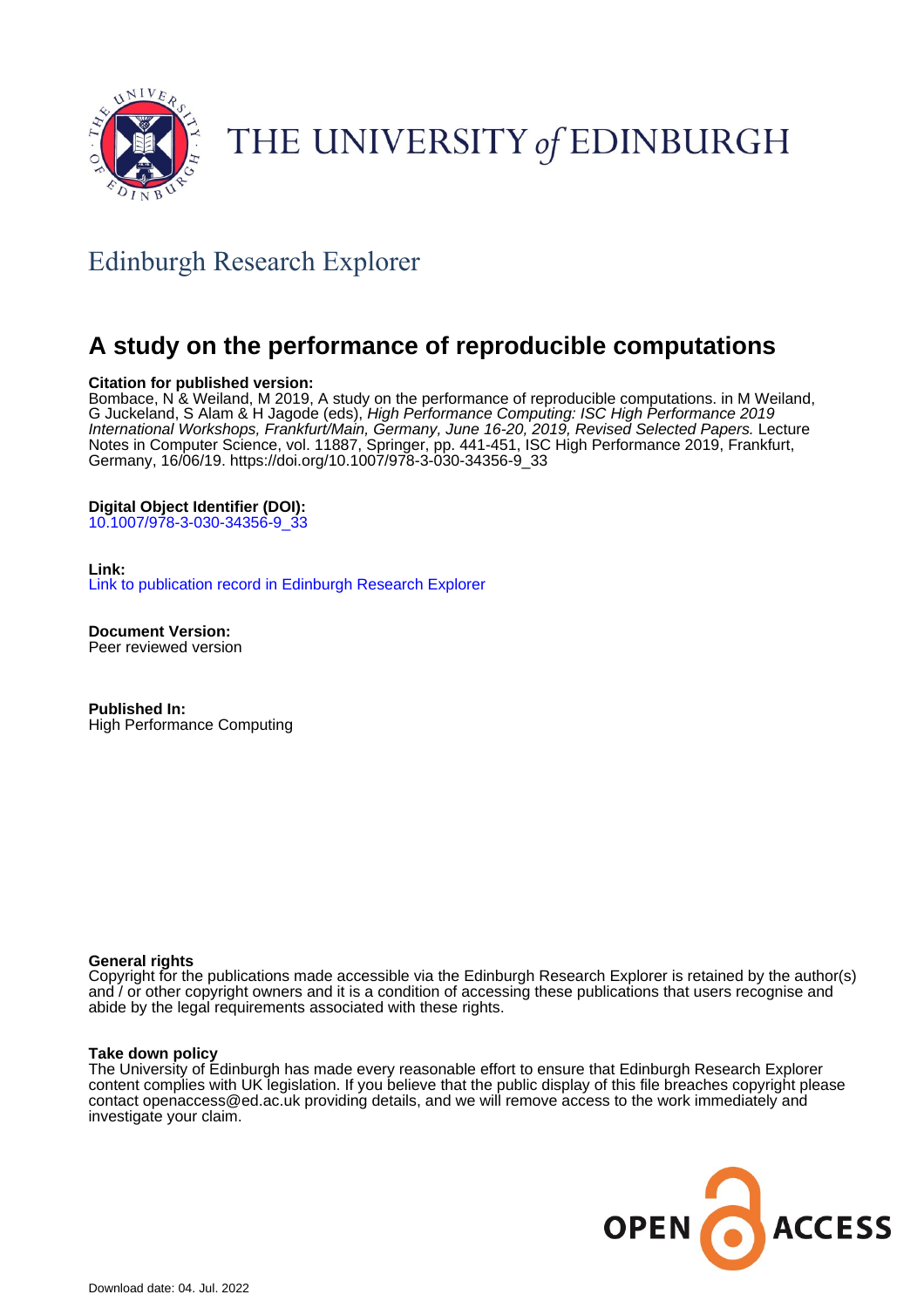### A study on the performance of reproducible computations

Nico Bombace<sup>1</sup> and Michèle Weiland<sup>1</sup>

EPCC, The University of Edinburgh, Bayes Centre, Edinburgh {n.bombace,m.weiland}@epcc.ed.ac.uk

Abstract. Parallel computations are intrinsically non-reproducible, due to a combined effect of non-deterministic parallel reductions and nonassociative floating point operations. Different strategies have been proposed in literature to alleviate this issue or eliminate it altogether, however at present there is no study on the performance impact of associative floating point operations on large scale applications. In this work, we implement associative operations using binned doubles in MiniFE, and perform various performance tests on Cirrus and Fulhame, two state-ofthe-art HPC systems.

Keywords: Reproducibility · Binned doubles · Performance.

#### 1 Introduction

High performance parallel computers play an increasingly impactful role in everyday life, aiding and accelerating new discoveries in science by leveraging parallel programming idioms. However, parallel computing poses a strong challenge regarding the reproducibility of results, due to the non-deterministic behaviour of parallel operations together with the non-associativity of floating point operations.

One of the direct consequences of this phenomenon is the challenge of verification of parallel applications or libraries, where code is often tested against an "oracle" solution to detect and eliminate software bugs as early as possible. However, if the run-to-run behaviour of the code cannot be guaranteed in terms of reproducibility, bugs can potentially be hidden even in production code [6].

Different methodologies have been proposed to tackle this problem, where the easiest approach is to freeze the summands before the operation, generally via sorting. While effective, this method is computationally expensive and efforts have been devoted to designing less expensive methodologies. For instance, compensated sum techniques [4] introduce an error accumulator which alleviates the non-reproducibility issue. A bit-reproducible computation of the results can be guaranteed by designing new floating point operations that are associative by definition.

In particular, this work will focus on the technique proposed by Ahrens et al. in [2], in which the notion of binned doubles is introduced. Preliminary studies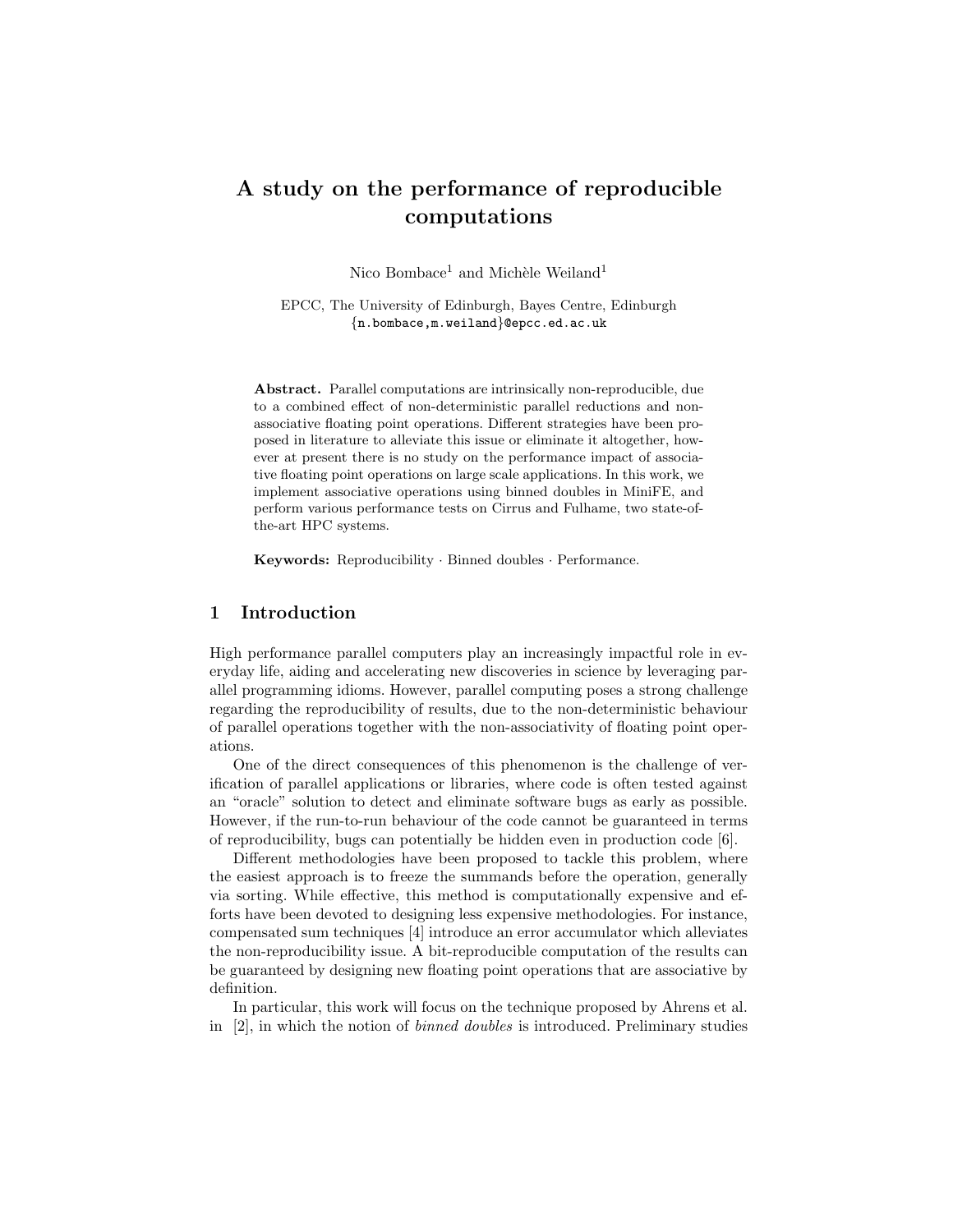2 N. Bombace et al.

have shown that with respect to a standard double implementation, binned doubles introduce a slowdown of  $4x$ , however this is based only on the dot product operation. In our work, the proposed binned double is implemented in the Mantevo project [3], which is comprised of several mini-apps that represent different aspects of demanding computations. This study focuses on the MiniFE miniapp, an implicit finite element solver that supports the use of custom numerical types. With this set of operations we are able to perform an extensive study on the performance of reproducible operations. We show that:

- 1. Binned doubles ensure reproducibility of computations on different architectures,
- 2. It is possible to use the same code for both doubles and reproducible doubles using a non-invasive compile-time approach,
- 3. reproducibility requirements strongly affect performance.

#### 2 Methodology

We provide a binned doubles implementation to use in the MiniFE application, which forms part of the Mantevo project [3], aimed at the analysis of HPC system performance. In particular, this mini-app provides a fully fledged implementation of unstructured finite elements, with support for multi-core operations.

#### 2.1 MiniFE

MiniFE is written in  $C_{++}$  and relies heavily on the use of meta-programming techniques in the form of templates, which represent a compile-time mechanism to write generic code not coupled to a particular type [7]. As an example, let us consider the Vector declaration in MiniFE:

```
1 template<typename Scalar,
<sup>2</sup> typename LocalOrdinal,
3 typename GlobalOrdinal>
4 struct
5 Vector{
6 ...
7 typedef Scalar ScalarType;
8 typedef LocalOrdinal LocalOrdinalType;
9 typedef GlobalOrdinal GlobalOrdinalType;
10 ...
11 };
```
Listing 1.1. Definition of MiniFE vector.

In Listing 1.1 the type of scalar and the variables used to store the local and global indexes defined respectively by the template parameters Scalar, LocalOrdinal and GlobalOrdinal can be swapped at compile time. Moreover, the types of the template parameters can be retrieved at compile time using the variables ScalarType, LocalOrdinalType and GlobalOrdinalType. This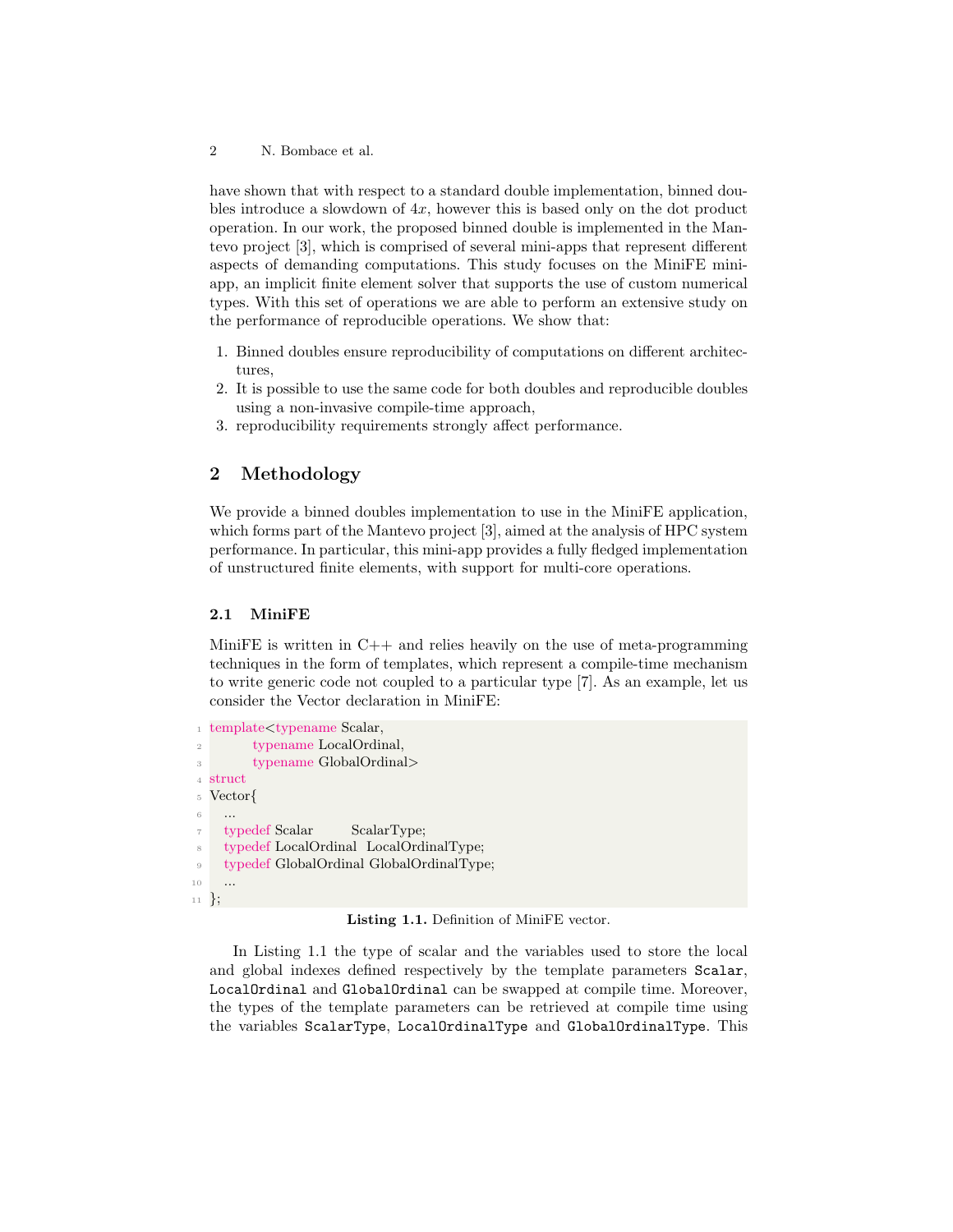technique provides high design flexibility while avoiding performance issues of runtime techniques such as inheritance.

MiniFE supports scalar types which implement the standard  $+,-,*,/$  operations as well as additional information required at compile-time: namely the magnitude type required to compute the norm of the underlying numerical value, its name for report purposes and the mpi\_type() used in MPI computations (not active in this work) . Such additional information can be provided through the specialization of ad-hoc template structures called traits. For example, the traits of a built-in  $C++$  double type are defined as:

```
_1 template\lt2 struct TypeTraits<double> {
3 typedef double magnitude type;
   4 static const char∗ name() {return ''double'';}
5 #ifdef HAVE MPI
6 static MPI Datatype mpi type() {return MPI DOUBLE;}
7 \neqendif
8 };
```
Listing 1.2. Double type traits specialization.

In Listing 1.3, it can be noted that the type traits also contain the corresponding MPI datatype. As an example we show the use of such type traits to resolve, at compile time, the name of the type used in a vector:

|   | $_1$ char* dataName = TypeTraits                       |
|---|--------------------------------------------------------|
|   | Vector < Scalar,                                       |
| 3 | LocalOrdinal,                                          |
| 4 | $GlobalOrdinal>\n::ScalarType>\n::name();$             |
|   | <b>Listing 1.3.</b> Use of type traits specialization. |

MiniFE provides type traits for all C++ built in types, while user defined types can specialise the TypeTraits structure, as well as overload the basic  $+, -, *$  operations.

#### 2.2 Implementation of binned doubles

The original C implementation of binned doubles provided in [2] is modified and encapsulated in a  $C++$  class template, reproducible::Double<K>, which calls the original ReproBLAS [2] functions using overloaded operators. The K parameter is an integer that defines the number of bins available for a double. Each reproducible::Double<K> contains two private member variables: the original double, and a std::array<double, 2\*K> that contains its binned representation. One of the tests used to verify the implementation checks that the sum of all the elements in a vector of reproducible:Double<K> always yields the same result, no matter how the vector is shuffled. A code snippet of such a test is shown in Listing 1.4.

std::vector<reproducible::Double<3> > reproX;

<sup>2</sup> std::random device rd;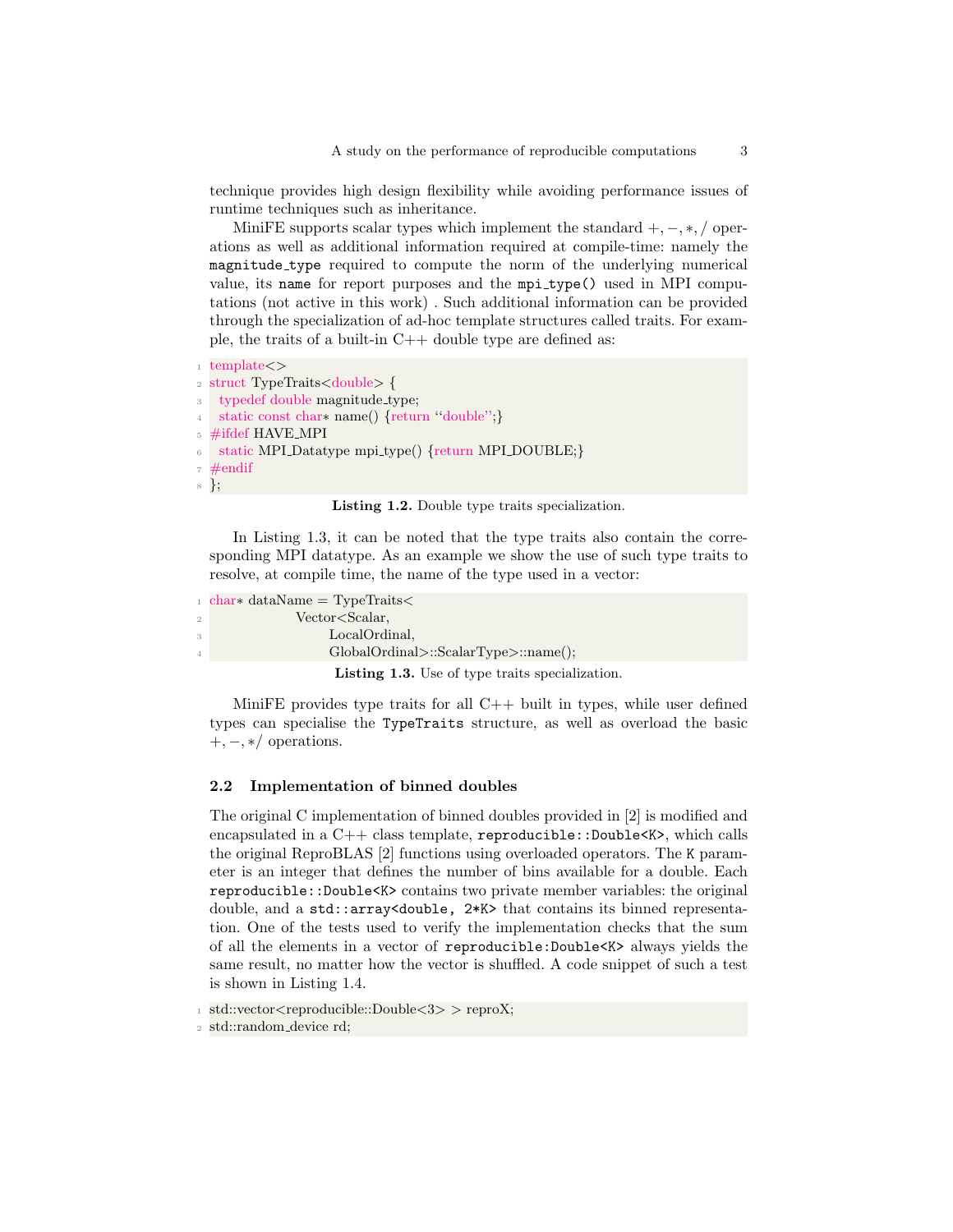- 4 N. Bombace et al.
- 3 std:: $mt19937 g(rd))$ ;
- <sup>4</sup> ...
- $\sigma$  auto reproSum1 = std::accumulate(reproX.begin(), reproX.end(), reproducible:: Double $\langle 3 \rangle(0)$ :
- $6$  auto doubleReproSum1 = reproSum1.getDouble();
- <sup>7</sup> std::shuffle(std::begin(reproX), std::end(reproX), g);
- $\alpha$  auto reproSum2 = std::accumulate(reproX.begin(), reproX.end(), reproducible:: Double $<3>(0)$ ;
- 9 auto doubleReproSum2 = reproSum2.getDouble();
- <sup>10</sup> EXPECT EQ(doubleReproSum1, doubleReproSum2);

Listing 1.4. Reproducible double Sum.

The reproducible::Double<K> and the associated TypeTraits cannot be readily used in the current OpenMP-parallel version of MiniFE, because it uses atomic and reduction clauses that do not support operator overloading [5]. To overcome this limitation we propose a modification of the MiniFE mini-app as follows:

- Substitution of atomic clauses with critical clauses;
- Substitution of reduction clauses, with a combination of a parallel private reduction and a critical accumulation section as shown in Listing 1.5.

| $\mathbf{1}$   | $\#$ pragma omp parallel for                                                                                   |                | $\pm$ #pragma omp parallel                   |
|----------------|----------------------------------------------------------------------------------------------------------------|----------------|----------------------------------------------|
|                | $reduction(+:result)$                                                                                          | $\overline{2}$ |                                              |
| $\overline{2}$ | for(int i=0; i <n; ++i)="" td="" {<=""><td>3</td><td><math>MINIFE\_SCALAR</math> result_private = 0;</td></n;> | 3              | $MINIFE\_SCALAR$ result_private = 0;         |
| 3              | $result += xcoefs[i] * ycoefs[i];$                                                                             | $\overline{4}$ | $\#$ pragma omp for nowait                   |
| $\overline{4}$ |                                                                                                                | $\rm 5$        | for(int i=0; i <n; ++i)="" td="" {<=""></n;> |
|                |                                                                                                                | 6              | result_private $+=$ xcoefs[i] $*$ ycoefs[i]; |
|                |                                                                                                                | $\overline{7}$ |                                              |
|                |                                                                                                                | 8              | $\#$ pragma omp critical                     |
|                |                                                                                                                | 9              |                                              |
|                |                                                                                                                | 10             | $result$ += result_private;                  |
|                |                                                                                                                | 11             |                                              |
|                |                                                                                                                | 12             |                                              |

Listing 1.5. Original and modified MiniFE comparison. On the left side, parallel reductions are accomplished using a reduction clause. On the right side, the same result is achieved using a "parallel for", which accumulates in a private variable, and subsequently a critical section accumulates into a global variable.

In order to assess that such changes did not alter the performance of the code, we benchmarked the original and the modified version of MiniFE using standard doubles and 180 8-nodes 3D hexahedral elements in every direction. We used one node of the Cirrus UK National Tier-2 HPC Service at EPCC [1], which has a total of 280 compute nodes, each with 256 GB of memory and two 2.1 GHz, 18-core Intel Xeon (Broadwell) processors, connected using an Infiband FDR network using a hyper-cube topology. The compiler used is GCC 6.3.0. The results are reported in Figure 1 and Figure 1 for Cirrus and Fulhame respectively.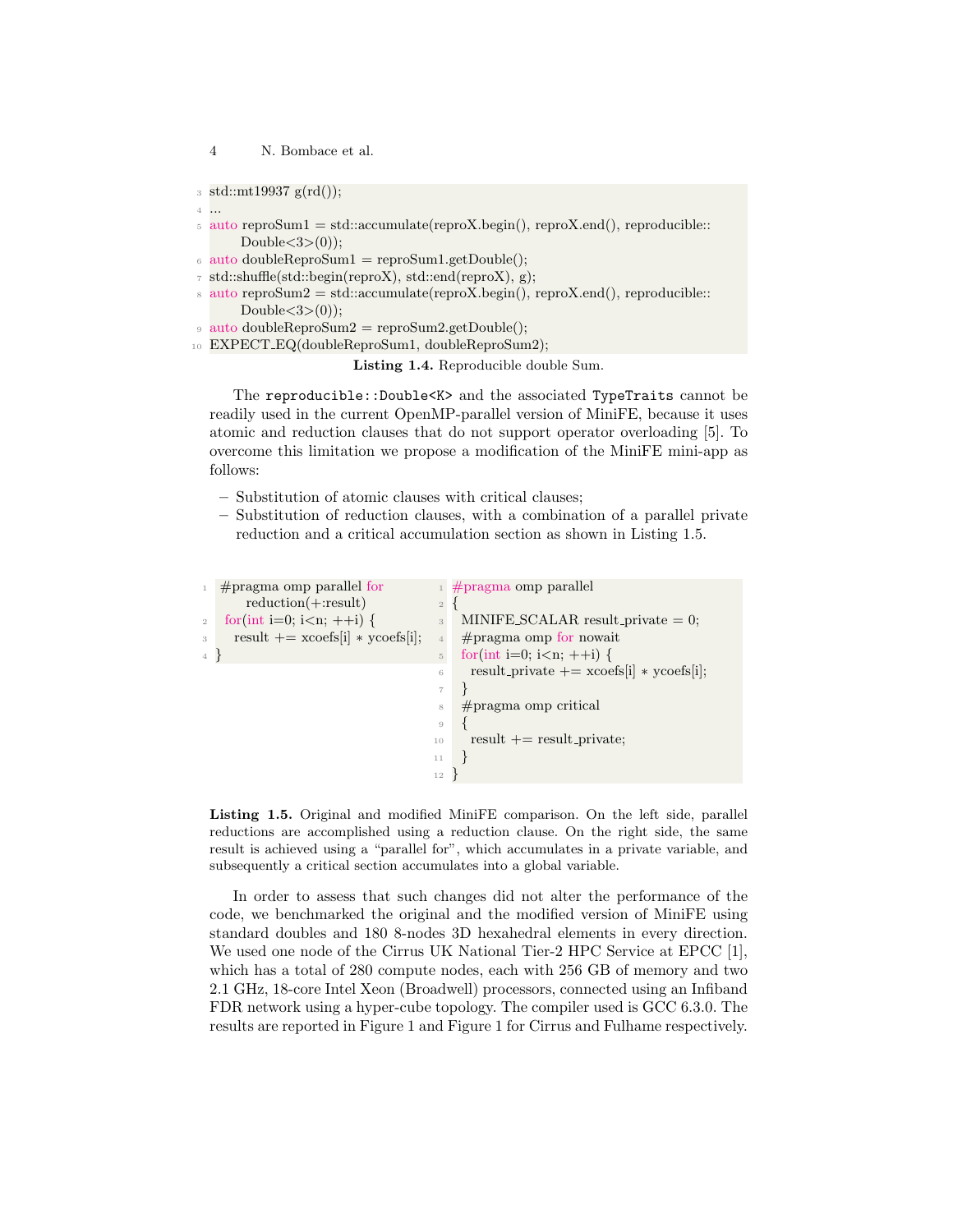

Fig. 1. Comparison of original and proposed modified version of MiniFE. The proposed modification do not alter the performance of the original code.

Figure 1 reports the runtime of the Conjugate Gradient solver in linear scale. It is clear that the modifications to the MiniFE mini-app do not change its performance. In the next section, the run times are compared against the same application using binned doubles.

#### 3 Comparison of doubles against binned doubles

The modifications to MiniFE provided in the previous section allow the use different scalar types used by MiniFE at compile time, using the TypeTraits structure and the class template reproducible::Double<K>. We therefore compiled and ran MiniFE using reproducible::Double<3> and the inputs described in the previous section. Note that for the reproducible MiniFE, all the doubles in the application are substituted for binned doubles. To verify cross-platform reproducibility we compiled and ran MiniFe on one node of the Fulhame system at EPCC, a 64-node Arm-based HPE Apollo70 system, with two 32-core Marvell ThunderX2 processors and 256GB memory per node. It uses an Infiniband EDR interconnect with a non-blocking fat tree topology.

#### 3.1 Performance comparison

The performance comparisons are reported in Figures 2, 3, Figures ??, and Tables 1, 2 for the Cirrus and Fulhame system respectively. There is an average slowdown of  $36x$  in terms of runtime when using binned doubles, instead of built-in doubles on Intel architecture, while this gap is reduced to 26x on our Arm-based system. The log-log plot (Figures 2 shows that the two versions (nonreproducible and reproducible) of MiniFE follow similar performance trends.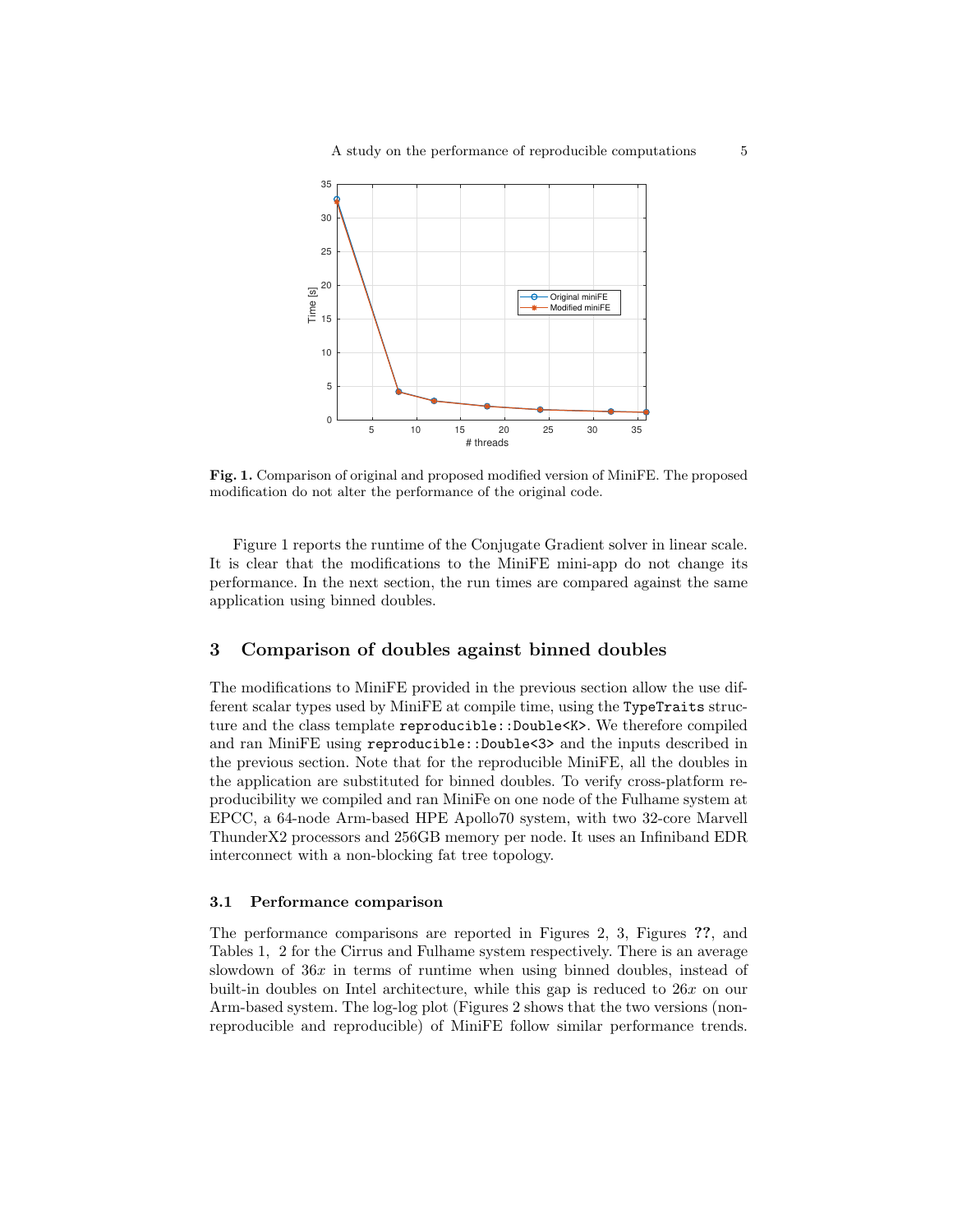#### 6 N. Bombace et al.

The same information is reported in tabular form in Tables 1 and 2. In terms of speedup (Figure 3 and Figure 4), the reproducible MiniFE exhibits slight better scaling when increasing the number of cores.



Fig. 2. Comparison of running time of Conjugate Gradient solver in log-log scale for built-in doubles and binned doubles with  $K = 3$ .

|    | non-reproducible MiniFE |                                                                                 |     | reproducible MiniFE |        |     |  |
|----|-------------------------|---------------------------------------------------------------------------------|-----|---------------------|--------|-----|--|
|    |                         | Threads Time [s] Residual Norm N Iterations Time [s] Residual Norm N Iterations |     |                     |        |     |  |
|    | 63.3068                 | 0.2115                                                                          | 391 | 4193.2              | 0.1984 | 350 |  |
| 8  | 7.5857                  | 0.2089                                                                          | 365 | 533.7               | 0.1984 | 350 |  |
| 12 | 5.1138                  | 0.2060                                                                          | 363 | 356.4               | 0.1984 | 350 |  |
| 18 | 3.6689                  | 0.2028                                                                          | 361 | 238.3               | 0.1984 | 350 |  |
| 24 | 2.8148                  | 0.1970                                                                          | 357 | 179.4               | 0.1984 | 350 |  |
| 32 | 2.2967                  | 0.1963                                                                          | 359 | 134.9               | 0.1984 | 350 |  |
| 36 | 2.1214                  | 0.1960                                                                          | 357 | 120.3               | 0.1984 | 350 |  |

Table 1. Comparison between non-reproducible and reproducible Mini-FE on Cirrus using GCC and -O0 compiler flag. The residual is scaled by  $1^{-15}$ .

#### 3.2 Reproducibility

Figure 5 compares the final number of iterations necessary to achieve a prescribed residual norm obtained with doubles (non-reproducible MiniFE) and binned-doubles (reproducible MiniFE), using the aforementioned version of GCC compiler, with -O0 compiler flag on Cirrus and Fulhame. The error-bars indicate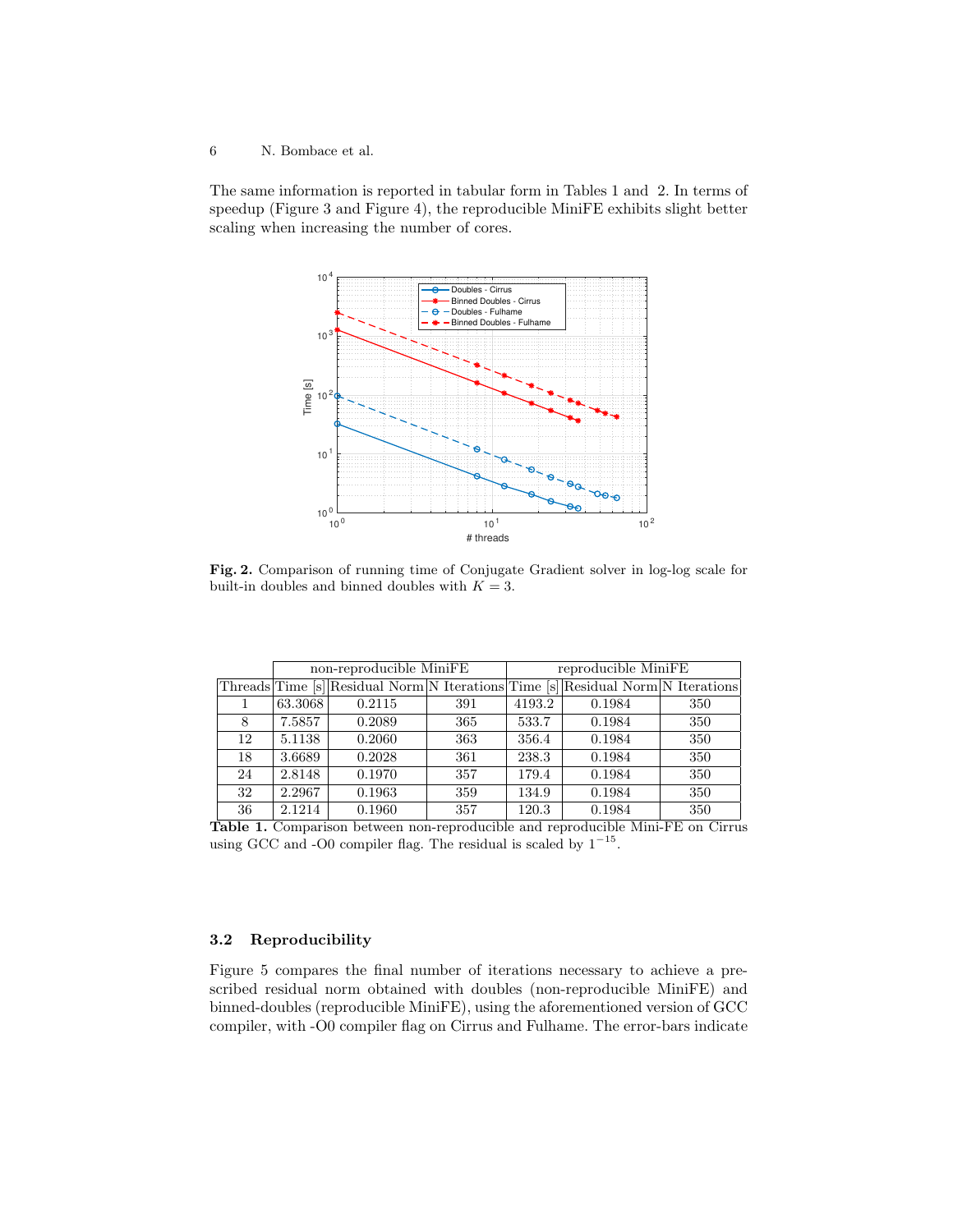

Fig. 3. Comparison of speedup factor of Conjugate Gradient solver for built-in doubles and binned doubles with  $K=3$  on Cirrus.



Fig. 4. Comparison of speedup factor of Conjugate Gradient solver for built-in doubles and binned doubles with  $K=3$  on Fulhame.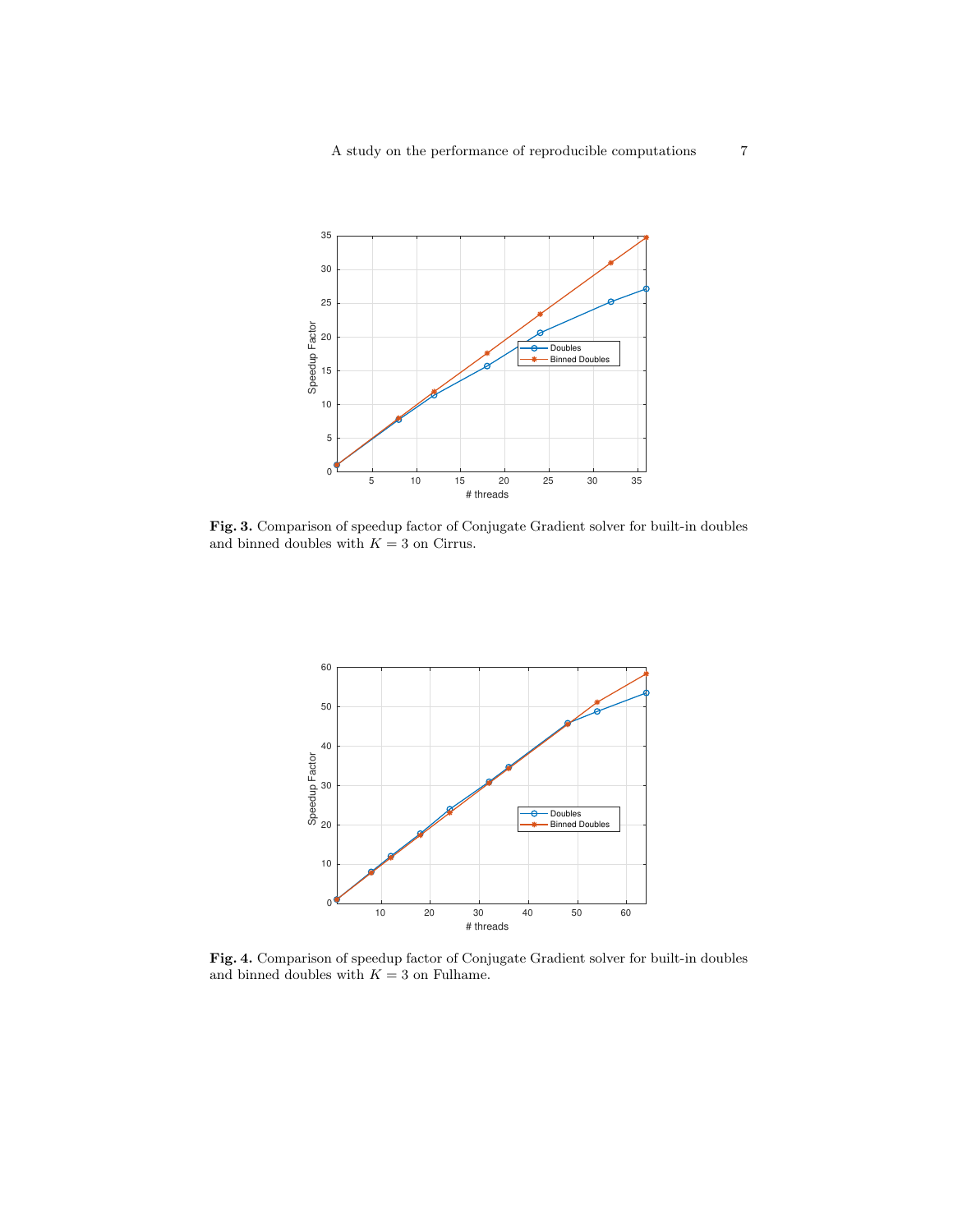|    | non-reproducible MiniFE |                                                                                 |     | reproducible MiniFE |        |     |  |  |  |
|----|-------------------------|---------------------------------------------------------------------------------|-----|---------------------|--------|-----|--|--|--|
|    |                         | Threads Time [s] Residual Norm N Iterations Time [s] Residual Norm N Iterations |     |                     |        |     |  |  |  |
| 1  | 186.6910                | 0.2115                                                                          | 391 | 4193.2              | 0.1984 | 350 |  |  |  |
| 8  | 22.7928                 | 0.2067                                                                          | 365 | 533.7               | 0.1984 | 350 |  |  |  |
| 12 | 15.3523                 | 0.2047                                                                          | 364 | 356.4               | 0.1984 | 350 |  |  |  |
| 18 | 10.4003                 | 0.2165                                                                          | 361 | 238.3               | 0.1984 | 350 |  |  |  |
| 24 | 7.7301                  | 0.1966                                                                          | 356 | 179.4               | 0.1984 | 350 |  |  |  |
| 32 | 5.9495                  | 0.2015                                                                          | 358 | 134.9               | 0.1984 | 350 |  |  |  |
| 36 | 5.2481                  | 0.1960                                                                          | 358 | 120.3               | 0.1984 | 350 |  |  |  |
| 48 | 3.9851                  | 0.1962                                                                          | 356 | 90.7                | 0.1984 | 350 |  |  |  |
| 54 | 3.7412                  | 0.1968                                                                          | 356 | 80.8                | 0.1984 | 350 |  |  |  |
| 64 | 3.3409                  | 0.1960                                                                          | 356 | 71.7                | 0.1984 | 350 |  |  |  |

Table 2. Comparison between non-reproducible and reproducible Mini-FE on Fulhame using GCC and -O0 compiler flag. The residual is scaled by  $1^{-15}$ .

a 95% confidence interval under the hypothesis of normal distribution, obtained processing five runs at each fixed number of processes. When using binned doubles, the final number of iterations of the finite element problem is constant and does not depend on the number of threads or architecture model. When using built-in doubles however, such values are not constant, and importantly their behaviour is also not predictable. The same information is reported in tabular form in Tables 1 and 2. An important detail is given by the serial run of MiniFE using the standard doubles. In this case the final number of iterations is indeed reproducible due to the absence of the non deterministic effect of parallel reductions .

Figure 6 compares the final number of iterations on the same application but built supplying -O3 flag to the compiler. Differently from the previous case, there is an effect of the optimization on different platforms, even in the serial run for standard doubles. However, when using binned doubles, the results confirm that these yield reproducible results, independent of the degree of parallelism, platform architecture and build process.

Finally, we investigated the reproducibility of binned doubles when using different compilers. In particular, we built MiniFE, using both GCC and Clang compilers on Fulhame. The results shown in Figure 7 demonstrate that standard doubles reproducibility, contrarily to binned doubles, is affected by the use of different compilers,

#### 4 Discussion of results

The performance results listed earlier show that using binned doubles results in is a significant performance hit. This is not unexpected of course as binned doubles are not a native type and crucial compiler optimisations will not be applied to them in the same way as built-in doubles. However, an important feature of the approach taken here is its flexibility. The choice of which numerical type to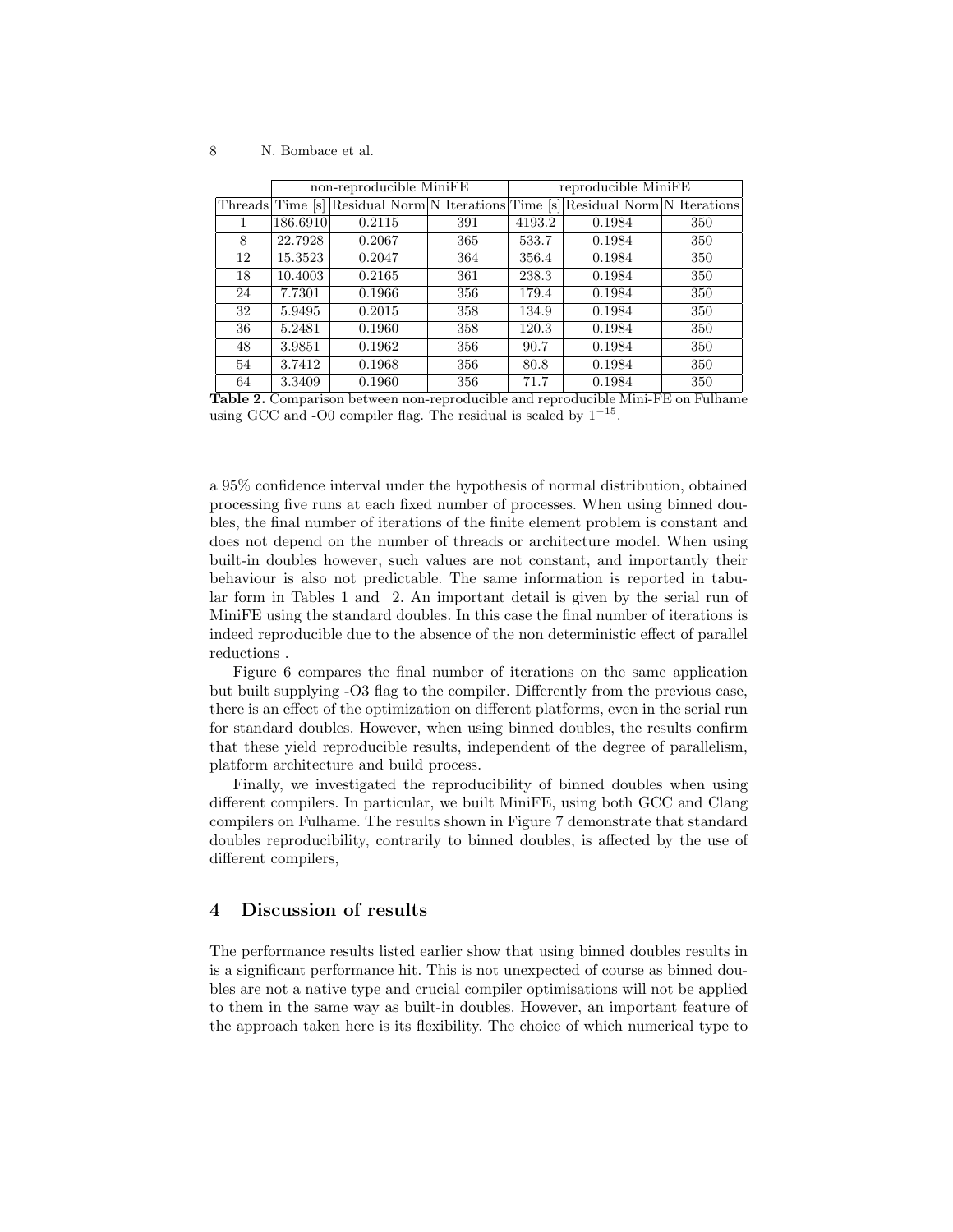

Fig. 5. Comparison of final number of Iterations for built-in doubles and binned doubles with  $K = 3$ , on Cirrus and Fulhame with GCC and -O0 flag.



Fig. 6. Comparison of final number of Iterations for built-in doubles and binned doubles with  $K=3,$  on Cirrus and Fulhame with GCC and -O3 flag.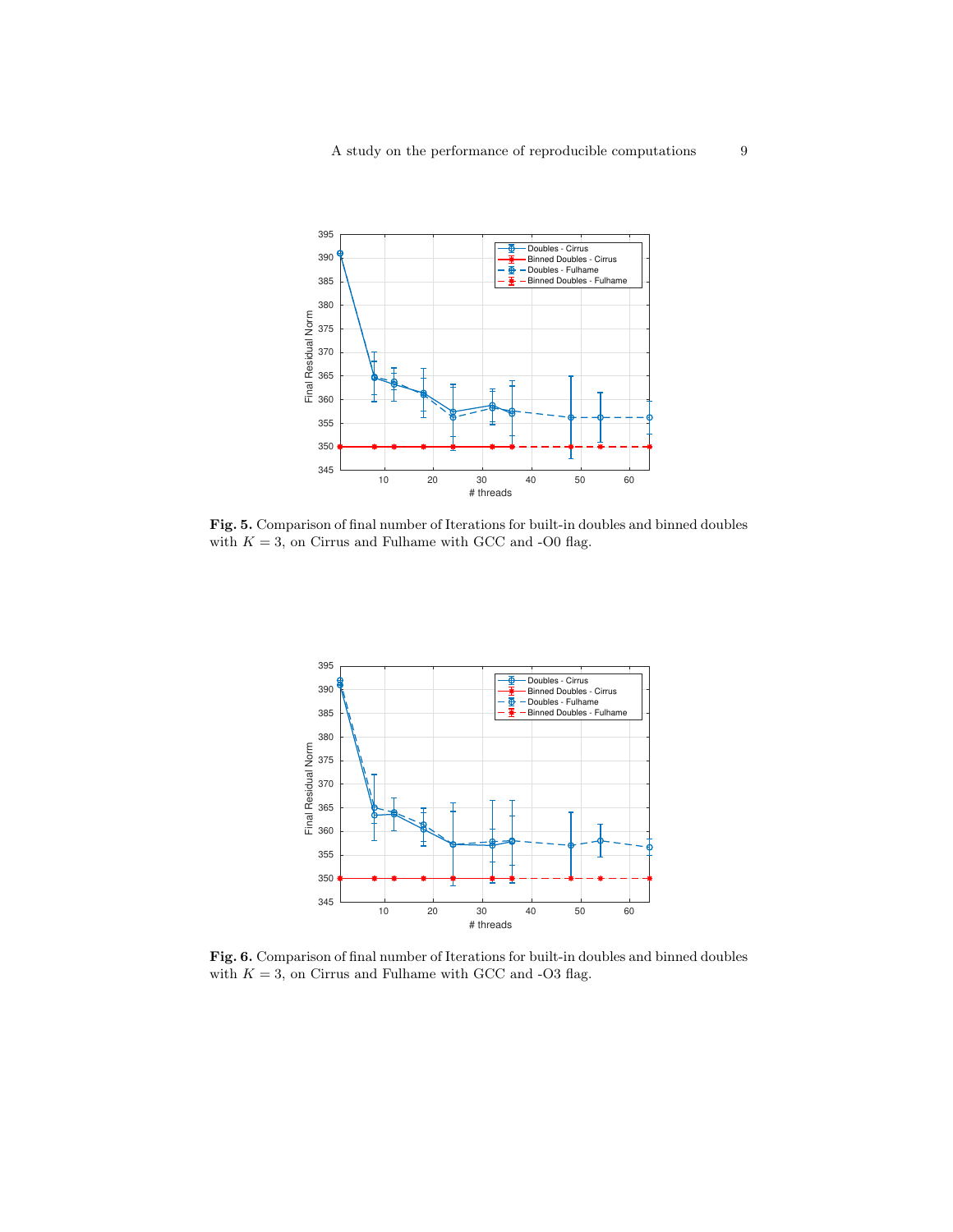#### 10 N. Bombace et al.



Fig. 7. Comparison of final number of Iterations for built-in doubles and binned doubles with  $K = 3$ , on Fulhame with GCC and Clang compilers.

use is taken only at compile time, and it therefore does not impact the software development process. In this context therefore, binned doubles might be used in the development of new features and functionalities for existing software. In particular, we would propose the use of binned doubles as part of the feature testing and verification process of parallel software development, where performance is a secondary requirement with respect to correctness. Once a code's correctness has been verified, it can be used in production with the default built-in doubles compile flag enabled. The negative impact on performance is acceptable in that scenario.

As mentioned earlier, it is worth pointing out that the current version of MiniFe uses only one numerical type for all the computation phases, which means that using the compiler flags system the compiler will "blindly" substitute and swap the numerical types. This strategy is very aggressive, and we suggest the use of a multiple compile flags system, where binned doubles are used only in critical parts of the code. This will decrease the performance penalty while still achieving reproducible results.

Finally, although a slowdown on the order on  $30-40x$  is not acceptable for production runs, the use of binned doubles is nevertheless not prohibitively expensive for full application verification tests. In an environment where testing the correctness of a full application is critically important, using binned doubles remains an option.

#### 5 Conclusions and further work

In this paper we have shown the use of binned doubles in a finite element application using the MiniFE proxy application. The proposed approach uses a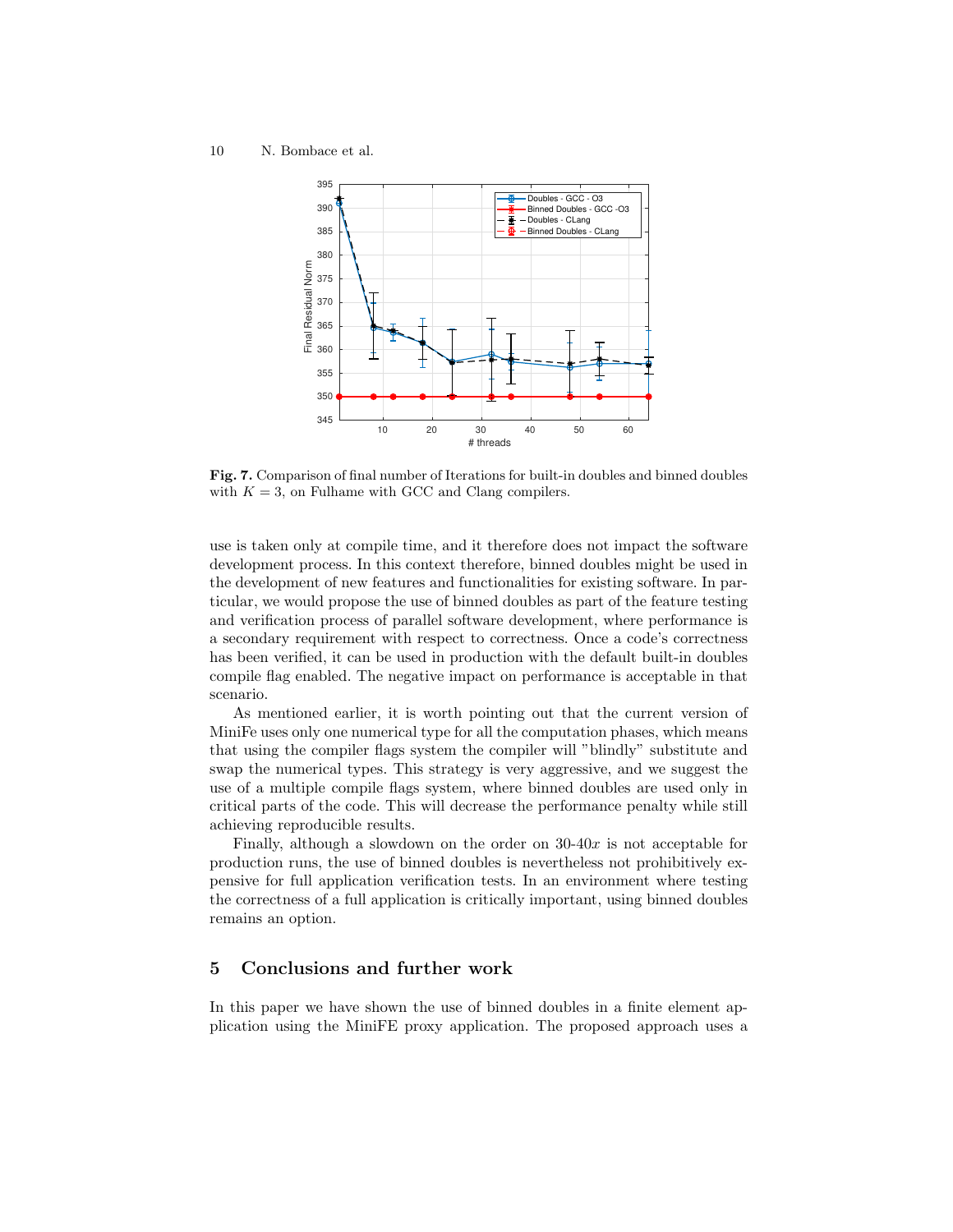compile type parameter to determine the use of built-in doubles or binned doubles. We have validated a modification to the original MiniFE application to make it compatible with types that overload the arithmetic operators  $+$ ,  $-$ ,  $*$ ,  $/$ . Subsequently, we have created a new  $C++$  class template in the reproducible namespace reproducible::Double<K>, which wraps the functionalities of the ReproBLAS library. The major advantage of this methodology is that the user of MiniFE can easily switch between customised and built-in types, through the change of a compile flag, effectively choosing between reproducible and nonreproducible computations.

While we have experienced a noticeable slowdown in terms of performance, the use of binned doubles has indeed achieved results which are reproducible (as evidenced by the final residuals) and independent of the number of parallel threads or architecture. This result establishes the use of binned doubles in the verification process of the development cycle, where reproducible results are a more stringent requirement than performance. Since the proposed methodology does not require alteration of the source code, but only affects the compilation flags, in other phases of the development cycle the numerical type used can be reverted to built-in doubles, which will deliver results in a fraction of the time (but non-reproducible).

To lower the impact on performance of the binned doubles, we are currently investigating a mixed double/binned doubles approach, in which binned doubles will only be used in parts of the code where reproducibility is lost, due to nondeterministic behaviour of reduction operations or vectorisation. Moreover, we are investigating the use and impact of reproducible doubles in distributed and heterogeneous parallel environments, using MPI and mixed-mode parallelism.

#### 6 Acknowledgement

This work used the Cirrus UK National Tier-2 HPC Service at EPCC, funded by the University of Edinburgh and EPSRC (EP/P020267/1). The Fulhame system is supplied to the EPCC as part of the Catalyst UK program, a collaboration with Hewlett Packard Enterprise, Arm and SUSE to accelerate the adoption of Arm based supercomputer applications in the UK.

#### References

- 1. Cirrus UK National Tier-2 HPC service (2019), http://www.cirrus.ac.uk
- 2. Ahrens, P., Nguyen, H.D., Demmel, J.: Efficient reproducible floating point summation and blas. Tech. Rep. UCB/EECS-2015-229, EECS Department, University of California, Berkeley (Dec 2015)
- 3. Heroux, M.A., Doerfler, D.W., Crozier, P.S., Willenbring, J.M., Edwards, H.C., Williams, A., Rajan, M., Keiter, E.R., Thornquist, H.K., Numrich, R.W.: Improving Performance via Mini-applications. Tech. Rep. SAND2009-5574, Sandia National Laboratories (2009)
- 4. Kahan, W.: Pracniques: further remarks on reducing truncation errors. Communications of the ACM  $8(1)$ , 40 (1965)